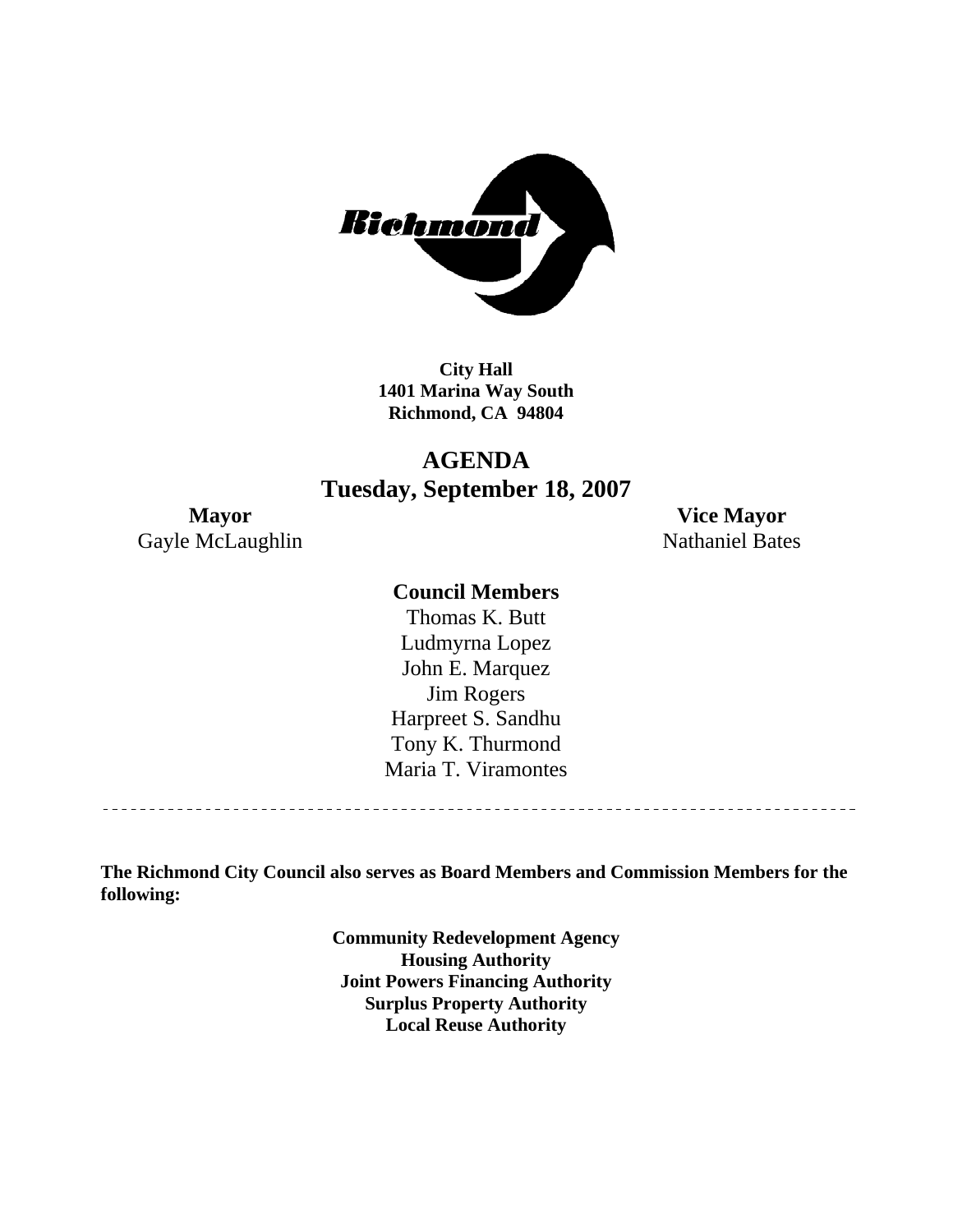# **MEETING PROCEDURES**

The City of Richmond encourages community participation at its City Council meetings and has established procedures that are intended to accommodate public input in a timely and time-sensitive way. As a courtesy to all members of the public who wish to participate in City Council meetings, please observe the following procedures:

**PUBLIC COMMENT ON AGENDA ITEMS:** Anyone who desires to address the City Council on items appearing on the agenda must complete and file a pink speaker's card with the City Clerk **prior** to the City Council's consideration of the item. Once the City Clerk has announced the item and discussion has commenced, no person shall be permitted to speak on the item other than those persons who have submitted their names to the City Clerk. Your name will be called when the item is announced for discussion. **Each speaker will be allowed TWO (2) MINUTES to address the City Council on NON-PUBLIC HEARING items listed on the agenda.** 

**OPEN FORUM FOR PUBLIC COMMENT:** Individuals who would like to address the City Council on matters not listed on the agenda or on **Presentations, Proclamations and Commendations, Report from the City Attorney, or Reports of Officers** may do so under Open Forum. All speakers must complete and file a pink speaker's card with the City Clerk **prior** to the commencement of Open Forum. **The amount of time allotted to individual speakers shall be determined based on the number of persons requesting to speak during this item. The time allocation for each speaker will be as follows: 15 or fewer speakers, a maximum of 2 minutes; 16 to 24 speakers, a maximum of 1 and one-half minutes; and 25 or more speakers, a maximum of 1 minute.** 

#### **SPEAKERS ARE REQUESTED TO OCCUPY THE RESERVED SEATS IN THE FRONT ROW BEHIND THE SPEAKER'S PODIUM AS THEIR NAME IS ANNOUNCED BY THE CITY CLERK.**

**CONSENT CALENDAR:** Consent Calendar items are considered routine and will be enacted, approved or adopted by one motion unless a request for removal for discussion or explanation is received from the audience or the City Council. A member of the audience requesting to remove an item from the Consent Calendar must complete and file a speaker's card with the City Clerk **prior to the City Council's consideration of Item C, Agenda Review.** An item removed from the Consent Calendar may be placed anywhere on the agenda following the City Council's agenda review.

*The City Council's adopted Rules of Procedure recognize that debate on policy is healthy; debate on personalities is not. The Chairperson has the right and obligation to cut off discussion that is too personal, too loud, or too crude.* 

**\*\*\*\*\*\*\*\*\*\*\*\*\*\*\*\*\*\*\*\*\*\*\*\*\*\*\*\*\*\*\*\*\*\*\*\*\*\*\*\*\*\*\*\*\*\*\*\*\*\*\*\*\*\*\*\*\*\***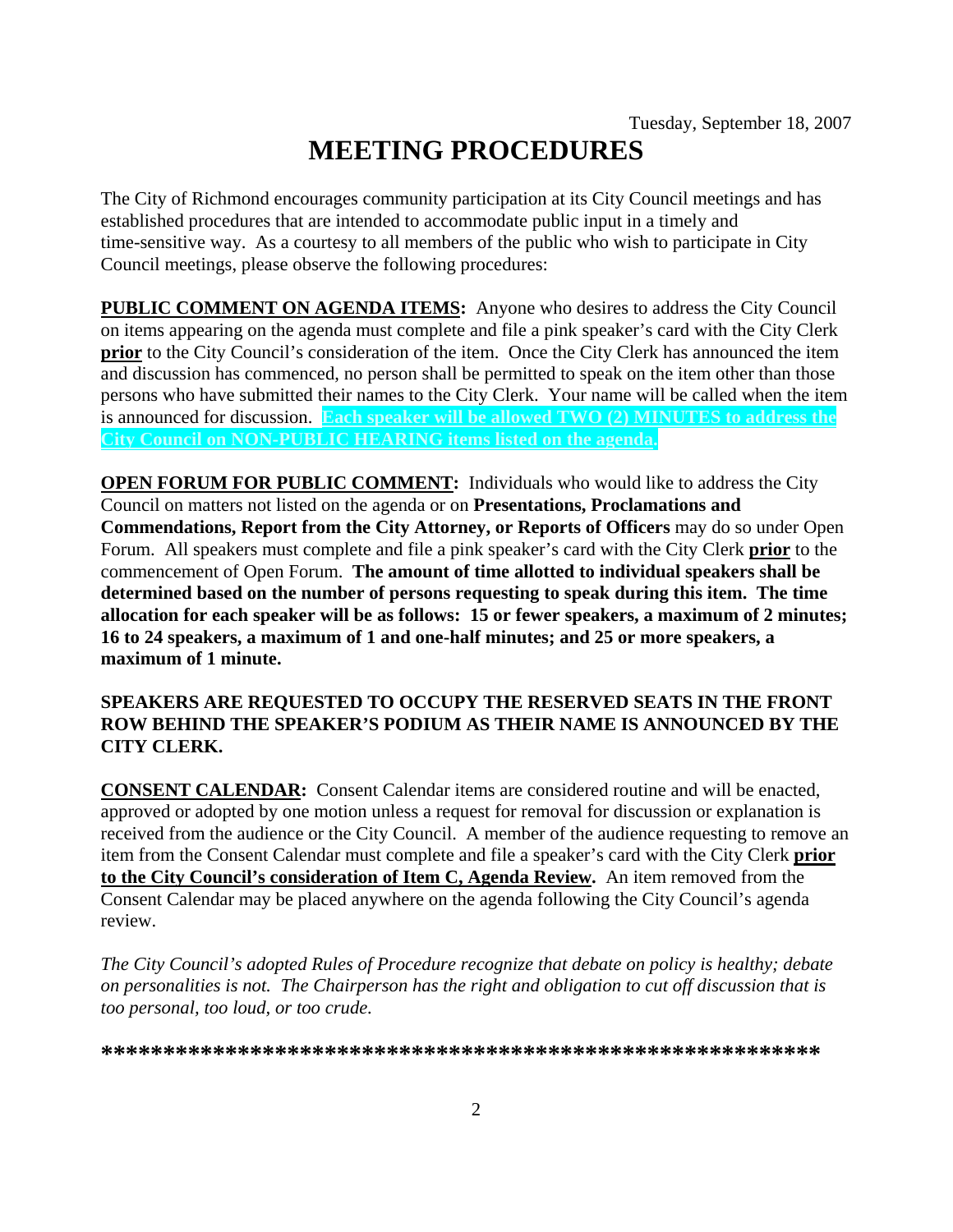Tuesday, September 18, 2007

# **Morning Open Session**

11:00 a.m.

# **A. ROLL CALL**

## **B. PUBLIC COMMENT**

## **C. ADJOURN TO CLOSED SESSION**

# **Closed Session**

Shimada Room of City Hall

## **A. CITY COUNCIL**

 **A-1.** CONFERENCE WITH LEGAL COUNSEL - EXISTING LITIGATION (Subdivision [a] of Government Code Section 54956.9)

Richmond Residents for Responsible Antenna Placement and Planning ("RAP"), et al vs. City of Richmond

 **A-2.** CONFERENCE WITH LEGAL COUNSEL - ANTICIPATED LITIGATION Initiation of litigation pursuant to subdivision (c) of Section 54956.9

One Case

 **A-3.** CONFERENCE WITH LABOR NEGOTIATORS (Government Code Section 54957.6):

Agency Designated Representative(s): Leslie Knight, City of Richmond Unrepresented Employee: City Manager

 **A-4.** PUBLIC EMPLOYEE PERFORMANCE EVALUATION (Government Code Section 54957.6)

City Manager

 **A-5.** PUBLIC EMPLOYEE APPOINTMENT (Government Code Section 54957.6)

City Attorney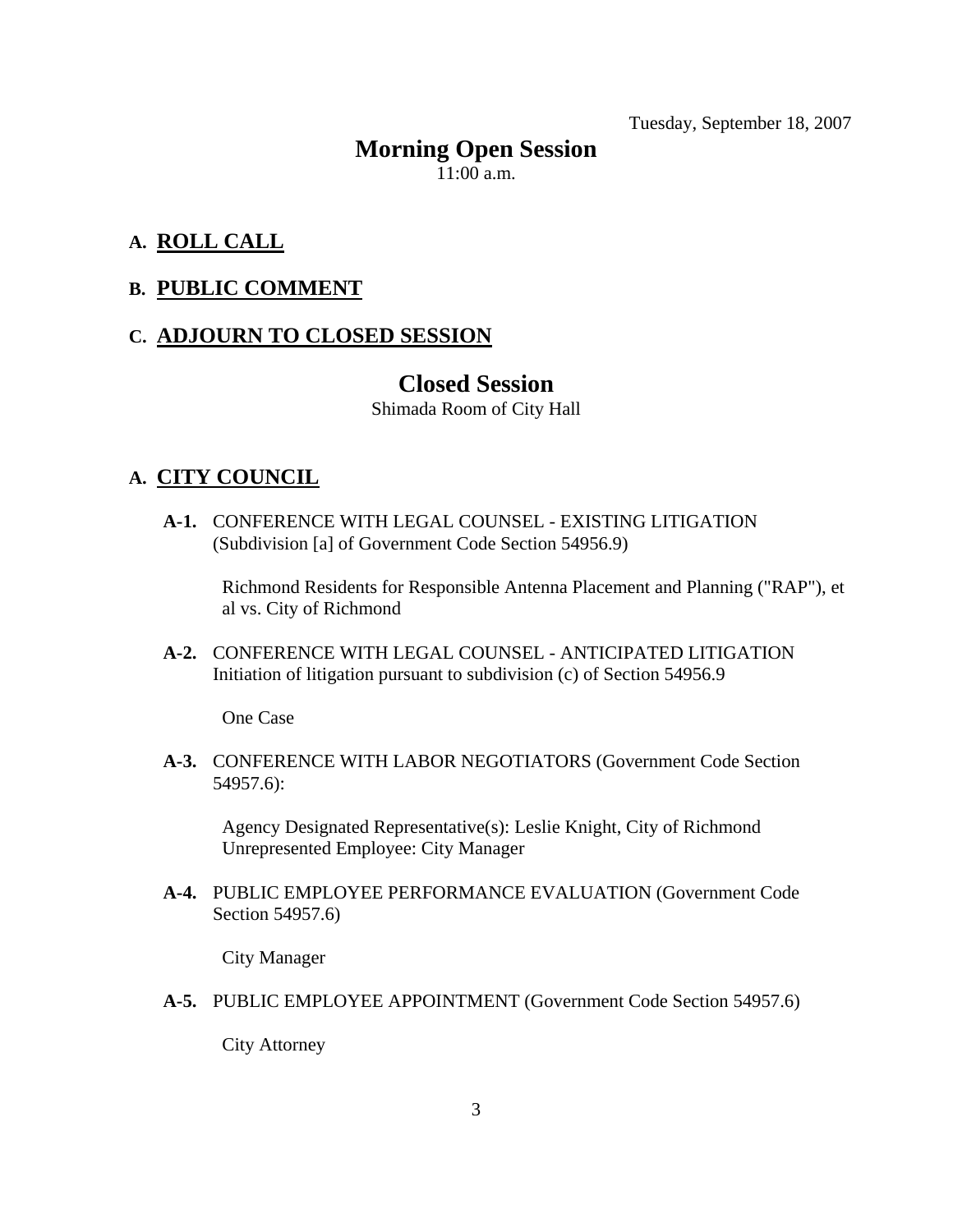Tuesday, September 18, 2007 **\*\*\*\*\*\*\*\*\*\*\*\*\*\*\*\*\*\*\*\*\*\*\*\*\*\*\*\*\*\*\*\*\*\*\*\*\*\*\*\*\*\*\*\*\*\*\*\*\*\*\*\*\*\*\*\*\*\*\*\*** 

#### **Study Session**  6:00 p.m.

The purpose of the study session is as follows

# **A. DISCUSS AND DIRECT STAFF TO DEVELOP COMPREHENSIVE CITY POLICY TO CREATIVELY AND AGGRESSIVELY LEAD BY EXAMPLE IN THE FIGHT TO END GLOBAL WARMING.**

**B. DISCUSS AND DIRECT STAFF TO WORK WITH THE GOLDMAN SCHOOL OF PUBLIC POLICY (GOLDMAN SCHOOL) TO CONDUCT A STUDY TO REVIEW EXISTING ORDINANCES AND POLICIES THAT ARE DESIGNED TO REDUCE THE CITY'S IMPACT ON THE ENVIRONMENT AND PROVIDE RECOMMENDATIONS FOR MAKING THE CITY'S OPERATIONS MORE SUSTAINABLE. THE STUDY WILL ALSO INCLUDE EDUCATION AND OUTREACH RECOMMENDATIONS ENCOURAGING RICHMOND RESIDENTS AND BUSINESSES TO ADOPT SUSTAINABLE PRACTICES.**

**\*\*\*\*\*\*\*\*\*\*\*\*\*\*\*\*\*\*\*\*\*\*\*\*\*\*\*\*\*\*\*\*\*\*\*\*\*\*\*\*\*\*\*\*\*\*\*\*\*\*\*\*\*\*\*\*\*\*\*\*** 

# **Special Meeting of Richmond Community Redevelopment Agency**

6:35 p.m.

# **A. ROLL CALL**

# **B. STATEMENT OF CONFLICT OF INTEREST**

## **C. CONSENT CALENDAR**

 **C-1.** ADOPT A RESOLUTION - authorizing the Executive Director to execute a contract amendment with PES Environmental, Inc. in an amount not to exceed \$270,000, for a total contract amount of \$1,255,180, to complete remediation of Marina Bay "Area T." The Finance Standing Committee reviewed this item on September 11, 2007, and recommended approval - Richmond Community Redevelopment Agency (Steve Duran/Alan Wolken 307-8140).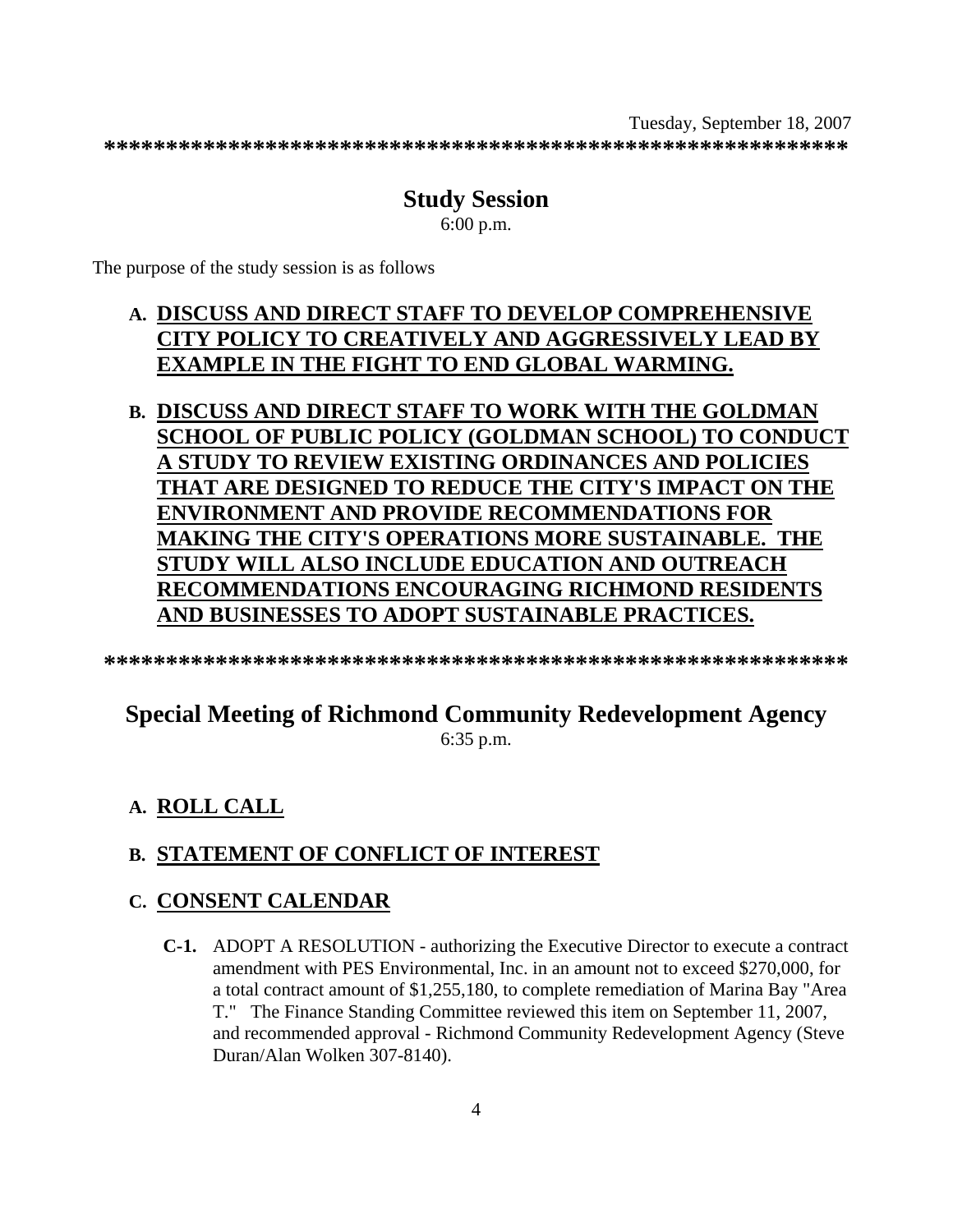Tuesday, September 18, 2007

- **C-2.** ADOPT A RESOLUTION amending the Fiscal Year 2007-2008 Budget for the Richmond Community Redevelopment Agency to include \$600,000 in grant revenues from the California Department of Housing and Community Development's (HCD) CalHome Program - Richmond Community Redevelopment Agency (Steve Duran 307-8140).
- **C-3.** APPROVE minutes of the Special Meeting of the Richmond Redevelopment Agency held on September 11, 2007 - City Clerk's Office (Diane Holmes 620-6513).

# **D. ADJOURNMENT**

**\*\*\*\*\*\*\*\*\*\*\*\*\*\*\*\*\*\*\*\*\*\*\*\*\*\*\*\*\*\*\*\*\*\*\*\*\*\*\*\*\*\*\*\*\*\*\*\*\*\*\*\*\*\*\*\*\*\*\*\*** 

# **Special Joint Meeting of the Richmond Community Redevelopment Agency/City Council**

6:40 p.m.

# **A. ROLL CALL**

## **B. STATEMENT OF CONFLICT OF INTEREST**

## **C. CONSENT CALENDAR**

- **C-1.** APPROVE amending a contract with Maze & Associates Accountancy Group to provide external auditing services for the fiscal year ending June 30, 2007, and other related services specified in the Scope of Service, in an amount not to exceed \$456,470. This item was reviewed and recommended for approval by the Finance Committee at its meeting of September 11, 2007 - Finance Department (James Goins 620-6946).
- **C-2.** APPROVE minutes of the Special Joint Meeting of the Richmond Redevelopment Agency/City Council held on September 11, 2007 - City Clerk's Office (Diane Holmes 620-6513).

# **D. ADJOURNMENT**

**\*\*\*\*\*\*\*\*\*\*\*\*\*\*\*\*\*\*\*\*\*\*\*\*\*\*\*\*\*\*\*\*\*\*\*\*\*\*\*\*\*\*\*\*\*\*\*\*\*\*\*\*\*\*\*\*\*\*** 

# **CITY COUNCIL**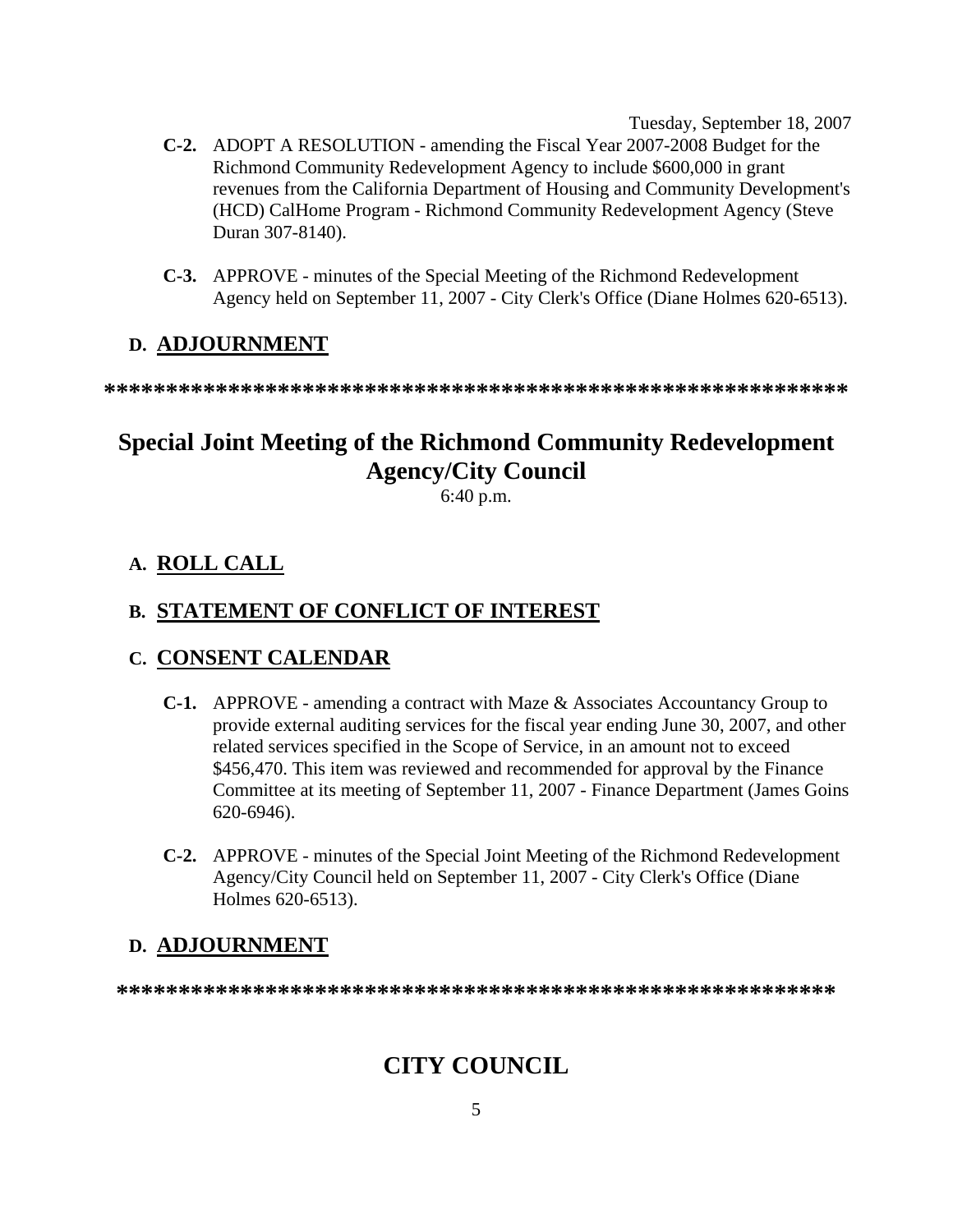7:00 p.m.

#### **A. ROLL CALL**

#### **B. STATEMENT OF CONFLICT OF INTEREST**

#### **C. AGENDA REVIEW**

# **D. REPORT FROM THE CITY ATTORNEY OF FINAL DECISIONS MADE AND NON-CONFIDENTIAL DISCUSSIONS HELD DURING CLOSED SESSION**

#### **E. OPEN FORUM FOR PUBLIC COMMENT**

# **F. PRESENTATIONS, PROCLAMATIONS, AND COMMENDATIONS**

## **G. CONSENT CALENDAR**

- **G-1.** INTRODUCE AN ORDINANCE (first reading) revising the wages, salary, and compensation for the classification of Senior Civil Engineer Salary Range 064C: \$7510-9129/month - Human Resources (Leslie T. Knight 620-6600).
- **G-2.** INTRODUCE AN ORDINANCE (first reading) revising the wages, salary, and compensation for the classification of Associate Civil Engineer Salary Range 061E: \$6487-7886/month - Human Resources (Leslie T. Knight 620-6600).
- **G-3.** INTRODUCE AN ORDINANCE (first reading) revising the wages, salary, and compensation for the classification of Assistant Engineer Salary Range 53: \$5684- 6908/month - Human Resources (Leslie T. Knight 620-6600).
- **G-4.** INTRODUCE AN ORDINANCE (first reading) establishing wages, salary, and compensation for the new classification of Administrative Services Analyst (Salary Range: 055D \$5,541 - 6,698) - Human Resources (Leslie Knight 620-6600).
- **G-5.** ADOPT A RESOLUTION amending the City of Richmond Classification Plan to add the classification of Administrative Services Analyst - Human Resources (Leslie Knight 620-6600).
- **G-6.** ADOPT AN ORDINANCE (second reading) revising the wages, salary, and compensation for the classification of Executive Assistant to the City Manager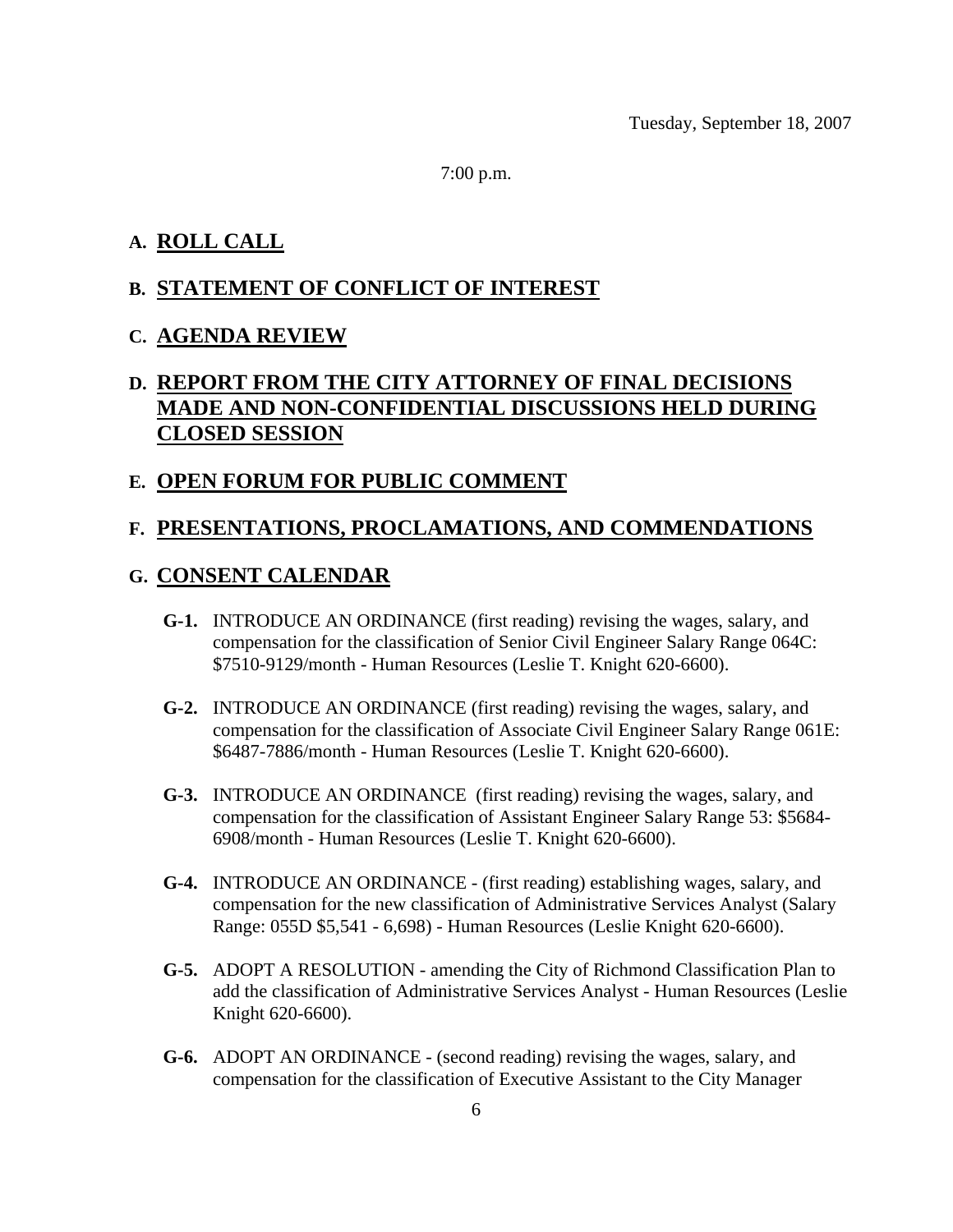Tuesday, September 18, 2007 (Salary Range: \$5,256 - \$6,392/month) - Human Resources (Leslie Knight 620- 6600).

- **G-7.** INTRODUCE AN ORDINANCE adding Chapter 2.35 to the Richmond Municipal Code to establish a fee in the amount of 5% of a State video franchise holder's gross revenues, a fee in the amount of 1% of video service provider gross revenues to support public, educational and governmental (PEG) access programming, and a schedule of penalties for breach of customer service standards. This item was reviewed by the Finance Committee at its meeting of September 11, 2007 - Information Technology (Cecily McMahan 620-6759).
- **G-8.** APPROVE a contract amendment with Shute, Mihaly & Weinberger, LLP to provide legal services to complete the EIR process for the Chevron Hydrogen and Energy Renewal Project and authorize the addition of Shute, Mihaly & Weinberger to the Consultant List. Total amount of the contract amendment is \$97,000, for a total contract amount of \$192,000 - Planning Department (Richard Mitchell, Lamont Thompson 620-6947).
- **G-9.** APPROVE awarding a contract to CRW for \$524,500 to configure, install, and train City staff to use CRW's TRAKiT permitting, inspections, and business license software - Finance Department (James Goins 620-6946).
- **G-10.** Acknowledge, for filing purposes, receipt of the City of Richmond's Memorandum on Internal Control Structure for the year ending June 30, 2006, and management's response to these comments - Finance Department. This item was reviewed by the Finance Committee at its meeting of September 11, 2007. (James Goins 620-6946).
- **G-11.** APPROVE staff recommendations to: (1) place Kevin W. Harper, CPA, Moreland and Associates, Inc. and blueCONSULTING, Inc on the panel for internal audits; and (2) approve a contract with Kevin W. Harper, CPA for an amount not to exceed \$150,000 to conduct an audit of the Public Works Department, which includes Parks & Landscaping, Streets, Facilities Maintenance, Equipment and Paratransit. This item was reviewed by the Finance Committee at its meeting of September 17, 2007 - Finance Department (James Goins 620-6946).
- **G-12.** APPROVE awarding a five-year contract to Tyler Technologies for software configuration, data hosting, and end-user training services. The annual payment for each of the five years of the contract will be \$644,200, for a total cost of \$3,221,000 - Finance Department (James Goins 620-6946).
- **G-13.** AWARD a construction contract for the 2007 Pavement Rehabilitation Area A to Top Grade Construction in the amount of \$5,397,778.00. This item was reviewed and recommended by the Finance Committee for Council approval at its meeting of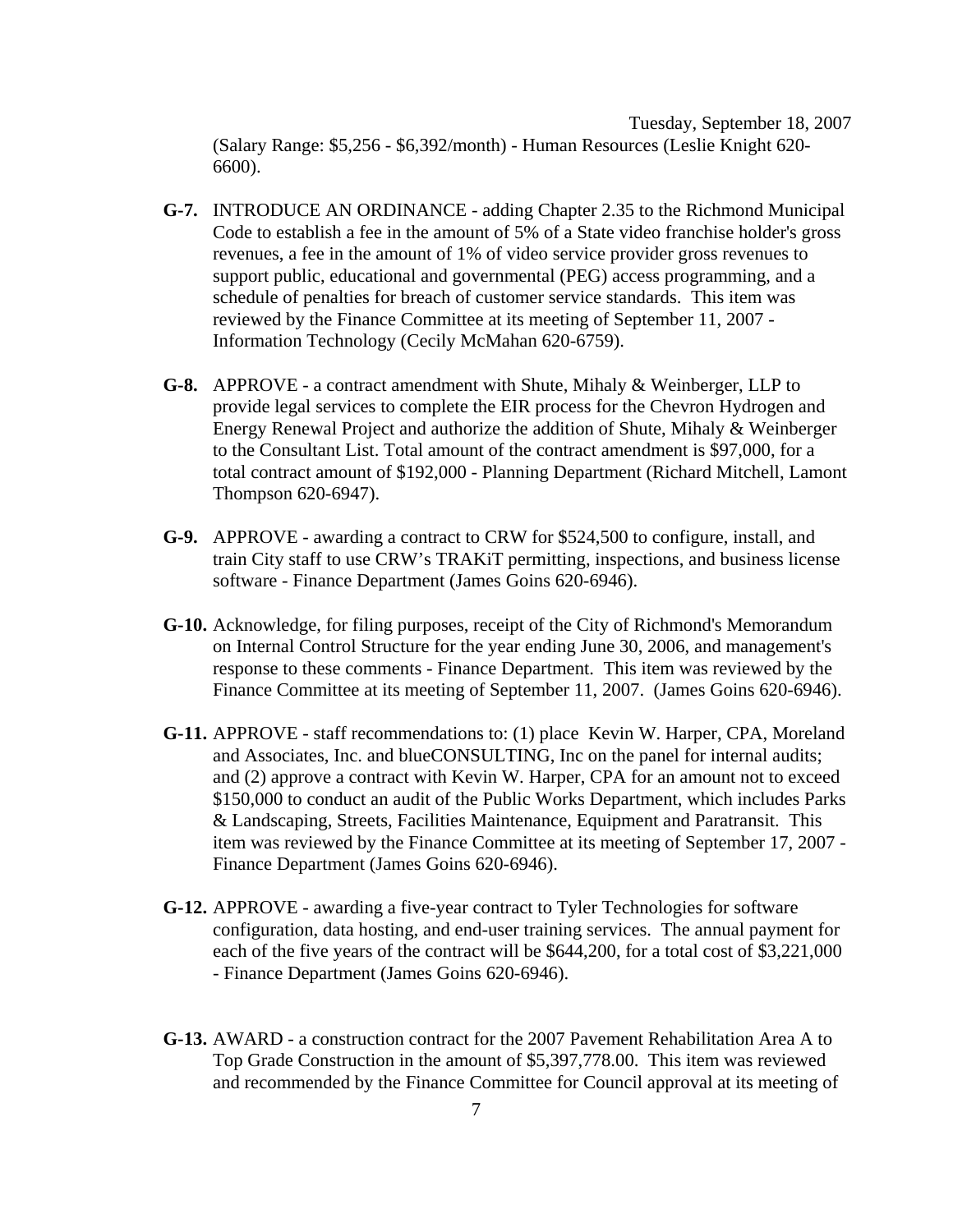Tuesday, September 18, 2007 September 11, 2007 - Engineer (Rich Davidson 307-8105).

- **G-14.** AWARD a construction contract for the 2007 Pavement Rehabilitation Area B to Bay Cities Paving and Grading, Inc. in the amount of \$1,911,793.40. This item was reviewed and recommended for approval by the Finance Committee at its meeting of September 11, 2007 - Engineering (Rich Davidson 307-8105).
- **G-15.** APPROVE a contract amendment with the Mejorando Group to continue working with employees city-wide to improve customer service throughout the organization in an amount not to exceed \$10,000, for a total contract amount of \$60,000 - City Manager Department (Bill Lindsay 620-6512).
- **G-16.** AUTHORIZE travel outside of the United States for specified City officials and staff to plan and organize a visit to Richmond's Sister Cities, Shimada, Japan and Zhoushan, China and to negotiate and implement and updated Mutual Agreement with Zhoushan - Port (Jim Matzorkis 215-4600).
- **G-17.** ADOPT A RESOLUTION to set October 2, 2007, as the public dearing date to consider the Establishment of an Underground Utility District on Macdonald Avenue between 6th Street and Garrard Boulevard - Engineering (Rich Davidson 307-8105).
- **G-18.** ADOPT AN ORDINANCE adding Chapter 6.45 to the City of Richmond Municipal Code establishing Green Building requirements for City building projects - Mayor McLaughlin, Councilmember Butt, and Richard Mitchell (620-6503/620- 6581/620-6706).
- **G-19.** APPROVE the following reappointment and appointments to the Youth Commission: reappoint Robert Slaughter, term expiring July 25, 2008; appoint Taranda Jones, Fredericka Bryant, Lorenzo Macias, Wendy Gonzalez, and Elizabeth Gonzalez, terms expiring September 18, 2008 - Mayor McLaughlin (620-6503).

#### **H. PUBLIC HEARINGS**

 **H-1.** DENY the applicant's request for approval of General Plan amendment, rezoning, and variance, for the property located at 327 So. 4th Street. Provide direction to the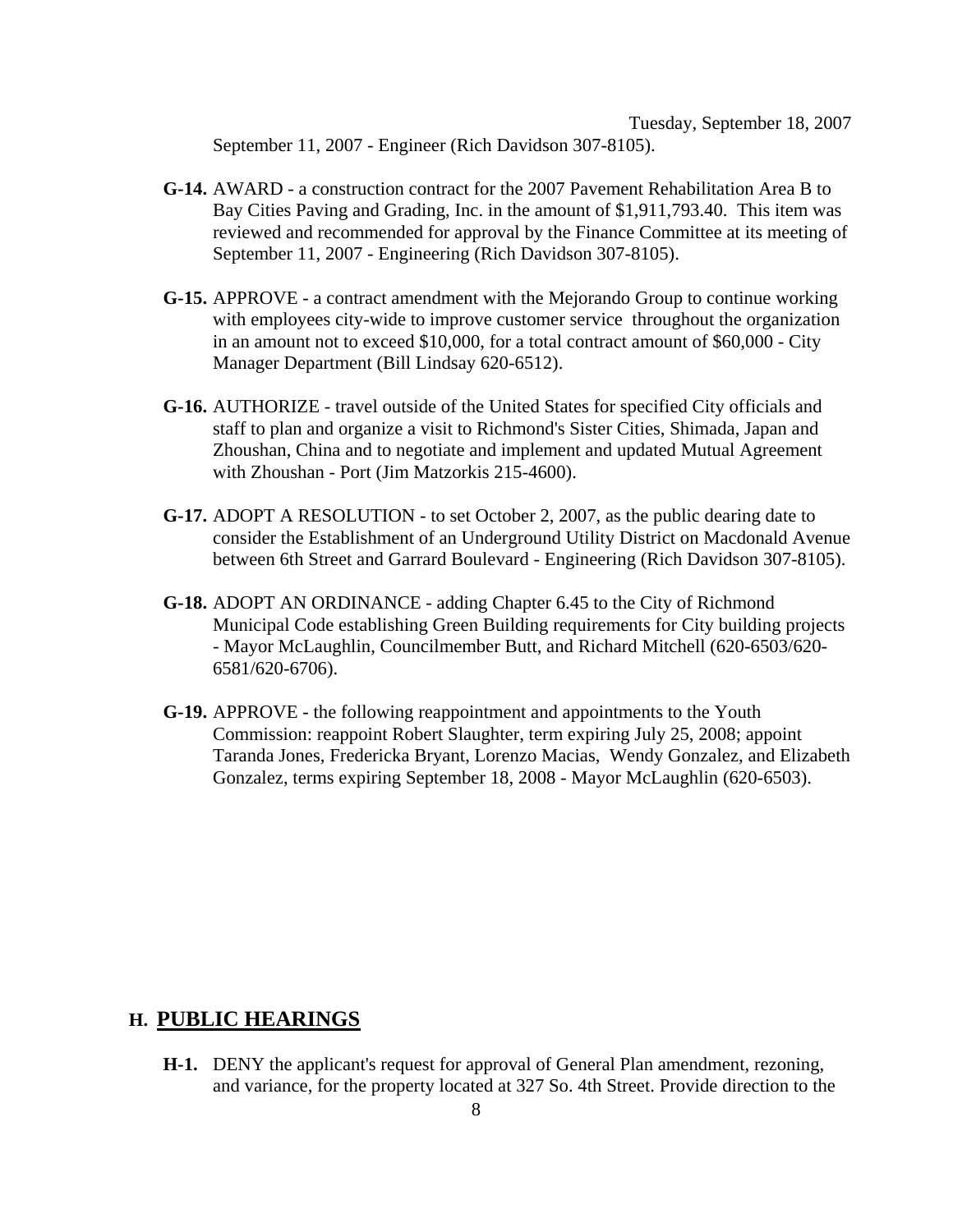Tuesday, September 18, 2007 General Plan Update staff to study the applicant's request for a General Plan amendment and rezoning to MFR-2 as part of the General Plan Update for a greater surrounding area and, direct staff to return with a draft Resolution reflecting the City Council's action (This item was continued by the City Council to September 18, 2007, and staff is requesting the that hearing be continued to October 2, 2007) - Planning Department (Richard Mitchell, Lamont Thompson 620-6947).

#### **I. AGREEMENTS**

#### **J. RESOLUTIONS**

#### **K. ORDINANCES**

- **K-1.** ADOPT the Urgency Ordinance Establishing A Temporary Moratorium On The Acceptance, Processing and Approval Of Applications and Permits To Construct, Modify Or Place Wireless Communication Facilities within the City of Richmond - Planning Department (Richard Mitchell, Lina Velasco 620-6841).
- **K-2.** INTRODUCE AN ORDINANCE to enact the first Tuesday in May as the deadline for submitting the proposed annual budget to the City Council every fiscal year and require that the City Council adopt the budget by June 30 - Councilmember Lopez (620-6581).
- **K-3.** INTRODUCE AN ORDINANCE adding Chapter 11.98 to the Richmond Municipal Code Entitled Banning of the Possession of Large-Capacity Magazines - Councilmember Rogers (867-5725).
- **K-4.** INTRODUCE AN ORDINANCE adding Chapter 11.97 to the Municipal Code of the City of Richmond to require the reporting of lost or stolen firearms. -- Councilmember Rogers (510-867-5725).

## **L. COUNCIL AS A WHOLE**

- **L-1.** Receive a status report from staff on the installation of speed undulations on the 2200 block of Costa Ave - Councilmember Marquez (620-6581).
- **L-2.** Discuss a proposed ballot measure for the November 2008 election to implement a tax on employers in the City of Richmond that don't meet a specified minimum of employees that reside in the City of Richmond - Councilmember Thurmond (620- 6581).